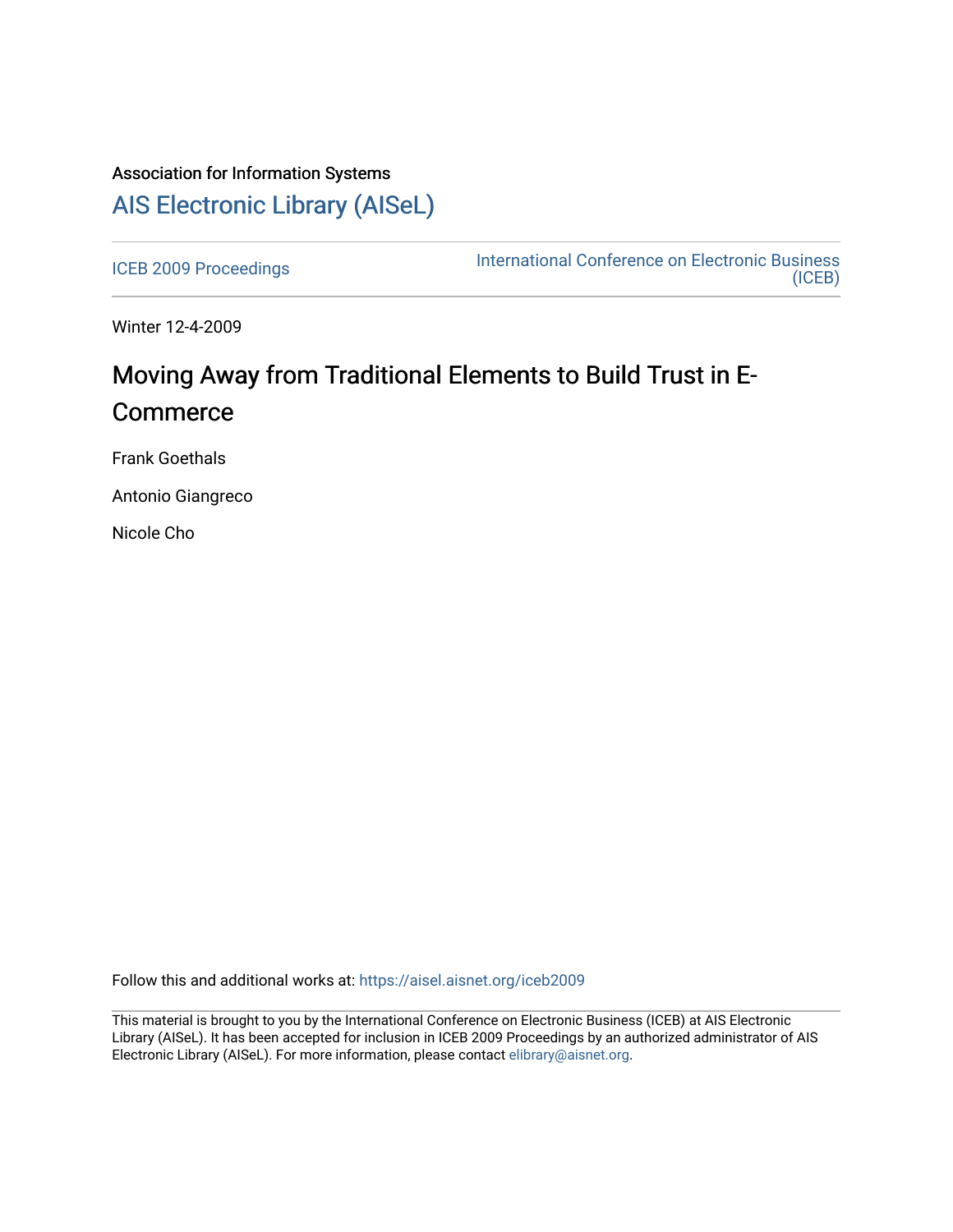# **MOVING AWAY FROM TRADITIONAL ELEMENTS TO BUILD TRUST IN E-COMMERCE**

Frank G. Goethals<sup>1</sup>, Antonio Giangreco<sup>2</sup>, and Nicole Cho<sup>3</sup> IESEG School of Management, 3, Rue de la Digue, 59000 Lille, France <sup>1</sup>f.goethals@ieseg.fr; <sup>2</sup>a.giangreco@ieseg.fr; <sup>3</sup>nicoleinfr@yahoo.com

# **Abstract**

This paper investigates the evolution in variables that lead customers to trust an online shop or not. On the basis of samples taken in 2004 and in 2008 in Seoul (South Korea), it is shown that website visitors tend to trust online shops of generally well known companies. Certification marks granted by trusted third parties to online shops do not seem to induce trust, although a small positive trend seems noticeable. Offering accurate, easy to find product information on the website induced trust in 2004, but did no longer do so in 2008. All in all, the 2004 South Korean customer seemed to do business on the Internet like in the real world. However, by 2008 he seemed to be slowly moving away from that traditional way of buying things on the Internet to an Internet-specific way where other elements are considered to decide whether an online shop can be trusted.

## **Introduction**

Sales over the Internet are increasing year after year but research shows that many people are still reluctant to buy on the Internet [1]. Reasons not to shop on-line are worries about payment security, worries about privacy, absence of confidence in e-retailers, the need to physically examine the product, worries about not receiving the goods or receiving them late and/or in bad condition [2].

Trust is an important factor in economic and social interactions where uncertainty exists [3]. From the psychological perspective trust is a concept of 'generalized expectancy where there is a belief in another person or a group's promise made in language or writing' [4]. The economic perspective views trust as 'an individual's estimation or expectancy of an outcome in risky situations'. From the social perspective trust is understood as a characteristic of social relations and the formation of trust is a belief based on several conditions like social rules, norms, customs and history surrounding the actors' relationship in exchanges [5]. Schur and Ozanne [6] defined trust as a belief that the other party's words or speech is trustworthy and that the other party will do their best to fulfill the exchange relationship's obligations. They discovered that the buyer's trust and expectation in the negotiation influences his or her attitude and behavior toward the seller. Trust saves transaction costs by reducing

uncertainty and induces cooperation. As seen from these various definitions, a consistent definition is necessary as research on trust is being carried out in diverse fields. In this paper, trust is defined as 'a belief that the other party will commit to the obligations and responsibilities in exchange relationships where their words and behavior are trustworthy under uncertainty and risky situation.' A consumer's trust is then an effort to rely on the seller and reliance which ensures any action to be taken regardless of the conduciveness of the environment [7].

The formation of trust can be classified according to its different sources. Lewis and Weigert [8] pointed out that trust is built based on rationality and emotionality, and that there are different types of trust depending on the degree of rationality and emotionality. Shapiro, Sheppard and Cheraskim [9] made distinctions of the concept of trust into deterrence-based, knowledge-based and identification-based trust. In deterrence-based trust, reliability of behavior is guaranteed through the risk of punishment, and trust exists on the judgment that the behavior will be consistent because of considerable loss or punishment if the other party betrays. Knowledge-based trust is based on predictability derived from thorough knowledge on the other party which makes prediction possible. In other words, this trust is formed when predictability of the other party increases after accumulating information and experience through mutual relationships. The corresponding trust refers to trust and a sense of unity that is felt when both parties' goals, values and norms coincide.

Literature on adoption of e-commerce shows that trust issues are important inhibitors of e-commerce adoption [13] [14] [15] [16]. Some researchers have tried to identify how trust can be established in online shops. Fogg et al. [17] for example found that web site elements that highlight the brick-and-mortar nature of the organization, such as listing a physical address and a contact phone number enhance web credibility. Feedback systems that allow market participants to provide information on their online experience were also said to enhance trust [51]. Field experiments conducted in Hong Kong by Tam and Ho [18] indicate that personalizing web sites plays a role in persuading customers to buy. Similarly, Fogg et al. [17] and Singh, Zhao, and Hu. [19] find that tailoring the website to the user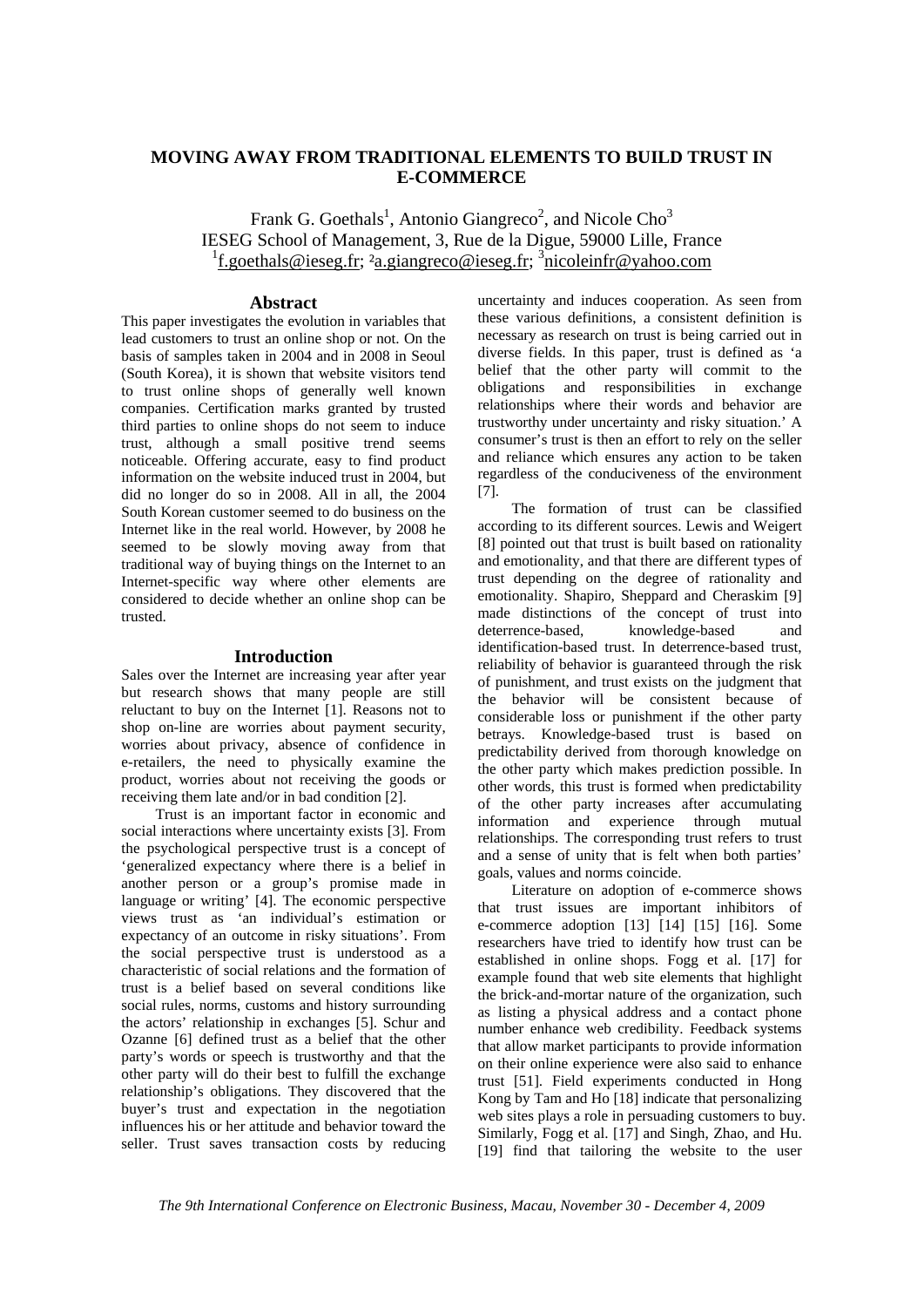experience leads to increased perceptions of web credibility. Similarly, the perceived usefulness and perceived ease of use of a website influence trust [52]. The companies willingness to customize it's services and products significantly influences trust too [52]. While researchers have been investigating elements that convey trust, those studies typically consider a picture at a given moment and do not acknowledge there might be an evolution in those elements. The purpose of our research project is exactly to investigate the evolution in factors that affect trust. A longitudinal study was set up for that purpose.

In what follows we first develop hypotheses on factors that may influence trust. The research setup is discussed next and research results are presented and discussed after that. The paper is finished with a discussion of limitations and suggestions for further research.

## **Hypotheses Development**

Five hypotheses are put forward with respect to trust. While some of these hypotheses concern elements that were typically known to induce trust in the real world (such as having a sales person with much knowledge about products), other hypotheses concern elements that are specific for the virtual world (such as certification marks).

#### **Shop well-known**

A visitor's past experience on the reputation and awareness of websites has significant influence on consumers' will to purchase [20]. An effective search leading to a well-known brand will heighten the level of trust in the website [50]. As in traditional transactions, the more conscious a consumer is of the brand's reputation and the store scale, the lower his or her risk perception is and the higher the level of trust [6]. Doney and Cannon [21] stated that a company's overall scale and market share play a role in instilling trust that it will keep to its contract. Privileges, risk perception, brand reputation, and verbal recommendation related to online shopping help to build trust and this trust again exerts positive influence on the decision to buy through online shopping [46]. Thus, 'awareness' of a specific shop has been selected as a factor influencing trust.

**Hypothesis 1:** Awareness of an online shop plays a positive role in forming consumer's trust.

## **Product information quality**

Consumers perceive uncertainty on whether a product satisfies their expectations, and so as to reduce this uncertainty derived from purchasing a product, the consumer will gather excessive quantities of information. If the internet provides information related to a purchase at almost zero costs easily and quickly, it is able to offer excellent visual experience as compared to information sources like catalogues although it may not match actual observations. However, unlike conventional distribution channels in which consumers purchase after personally checking the product, concerns over the product's quality and distrust of seller are greater in internet shops [43].

 A consumer makes a decision through sufficient and accurate information given to him to make the decision process efficient It has been shown that the quality of information displayed on websites influences the trust in the company directly. Similarly, Jarvenpaa and Todd [22] pointed out that knowledge on the product, especially its price, quality and diversity, affects the level of trust. Because consumers cannot see the product personally and are not able to be confident in the quality, not only does information on the quality of a product affect trust but the consumer's perception on the appropriateness of the information presented and the ease of obtaining it also influences trust.

**Hypothesis 2:** The ease in finding and understanding product information on an internet shop plays a positive role in developing trust.

# **Certification Mark Presence**

Providing information on which online shops are trustworthy to consumers is important in helping consumers make rational decisions when purchasing. New businesses related to trust are emerging. In order to encourage online transactions, it appears that not only technological trust but also institutional trust must be established [42]. The certification mark system involves reputable third parties (such as TRUSTe and BBBonline) granting marks that acknowledge companies abide guidelines on online transaction operations such as consumer protection, personal information protection and system security. Hence, from the consumers' point of view, it contributes to enhancing consumers' trust in online transactions by guiding business activities in online transactions to the favorable direction. From the companies' view, it is significant in the sense that they can expand their profitability by increasing consumer loyalty because they are able to secure consumers' trust in their websites (Korea Information Society Development Institute, 2000).

Lee Jung-woo [42] defined "trust services" in electronic transactions as a general term to describe businesses related to services regarding trust that help consumers or firms to trust and utilize online companies by evaluating a company's technology and both commercial and institutional trust, and then approving it. The certification system related to electronic transactions in Korea can be classified into official electronic certifications and credit card company's private certification both based on electronic signature law, and certification by a credible third-party or other private certification [24].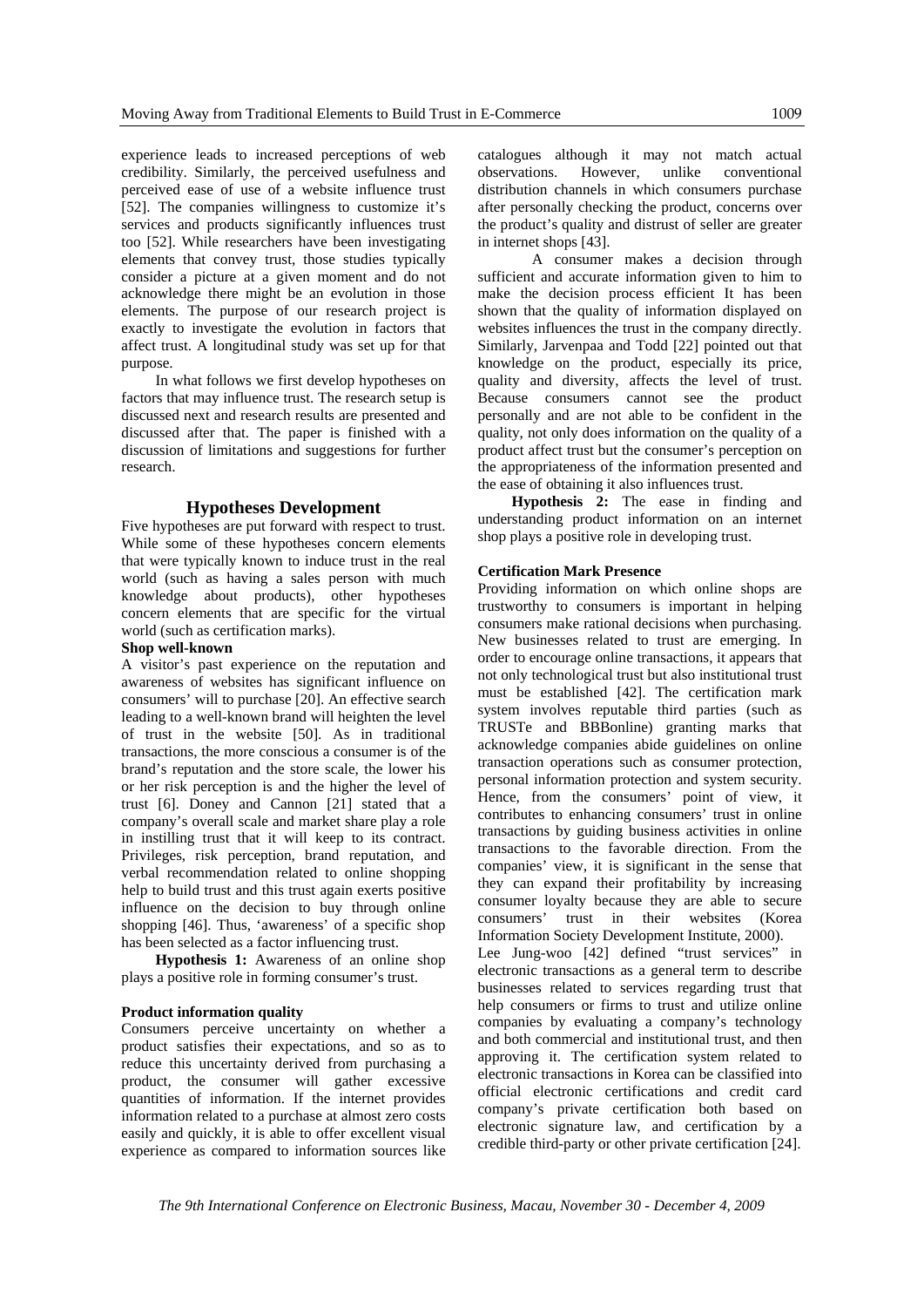**Hypothesis 3:** Presence of a certification mark affects consumer's trust.

# **Transaction Clarity**

Yoon Sung-jun [45] used safety of transactions to measure consumer's risk perception. This was proven through guarantee assurance phrases, risk-free transactions, and user-friendly refund policies. Hence, clarity about the safety of transactions has been adopted as a factor affecting trust. This issue was tested by asking whether clarity of refund policies, customer support, insurance, etc would induce trust.

**Hypothesis 4:** The clarity of transaction safety in online shops positively influences consumer's trust.

# **Research Setup**

To test these hypotheses, surveys were conducted in South Korea in 2004 and 2008. In what follows we first shortly introduce the state of e-commerce in South Korea. Next we present the research methodology and the sample characterstics.

#### **E-commerce in South Korea**

In a Nielsen (2008) report [47], South Korea ranked first as the country with the highest online shopping experience as 99% of its internet users experienced online purchases. UK, Germany and Japan came in second at 97%, and US was eighth with 94%. Globally, the highest sales were in books (making up 41% in the last three months), followed by clothes, accessories and shoes (36%), videos, DVDs and games (24%), air tickets and bookings (24%), and electric home appliances (23%). Credit card is the most frequently used method of payment in online shopping, with more than 60% of shoppers using it. About 60% of online shoppers mainly purchase from a single store, what illustrates the existence of consumer lock-in. If shopping websites captivate first-time visitors and provide them with positive shopping experiences, they can earn their loyalty and future shopping experiences.

#### **Research Methodology**

A survey was conducted among people living in Seoul and its metropolitan area who had experienced online shopping. The survey consisted of 32 questions in total. Each question could be answered using a 7-point Likert scale (1 showing "strongly agree"; 7 showing "strongly disagree").

Several questions were used to derive a value for independent and dependent variables. These questions were based on literature as shown in Table 1.

**Table 1: Variables and resources for related questions in survey** 

| Awareness of<br>online shop                           | $[7]$ $[20]$ $[32]$ $[21]$ $[33]$ |
|-------------------------------------------------------|-----------------------------------|
| Ease in<br>understanding<br>information of<br>product | [43] [44]                         |
| Transaction<br>safety clarity                         | [23]                              |
| Certification<br>mark presence                        | [34] [35] [41] [42]               |
| Trust<br>(dependent<br>variable)                      | [37] [38] [39] [40]               |

The appropriateness of the survey instrument was assessed separately for the 2004 and the 2008 sample using Cronbach's alpha. That calculation result only differed for one question in the 2004 and 2008 sample. In order to enable a decent comparison of values across the years, the same questions were selected for both years (leading to only five questions being used to measure 'online shop awareness' instead of all six, while all six were appropriate for the 2004 sample).

All statistics were calculated using SPSS version 14.

#### **Sample characteristics**

228 surveys were collected in May 2004, of which 210 were useable for analysis. Table 2 shows the characteristics of the 2004 sample.

|  |  | Table 2: 2004 respondent characteristics |
|--|--|------------------------------------------|
|--|--|------------------------------------------|

| <b>Item</b> | <b>Division</b>     | $\frac{0}{0}$ |
|-------------|---------------------|---------------|
|             | Male                | 29.2          |
| gender      | Female              | 70.8          |
|             | 10's                | 34.3          |
|             | 20's                | 40.5          |
| age         | 30's                | 19.5          |
|             | 40's                | 3.8           |
|             | Over $40's$         | 1,9           |
|             | Under high school   | 33.8          |
|             | High school         | 5.2           |
| education   | College             | 60.0          |
|             | <b>Over Master</b>  | 0.5           |
|             | etc                 | 0.5           |
|             | students            | 33.8          |
|             | university students | 13.3          |
|             | service parts       | 11.0          |
|             | sales               | 2.9           |
| occupation  | offices             | 16.2          |
|             | professionals       | 18.1          |
|             | house-wives         | 0.5           |
|             | self-employed       | 1.9           |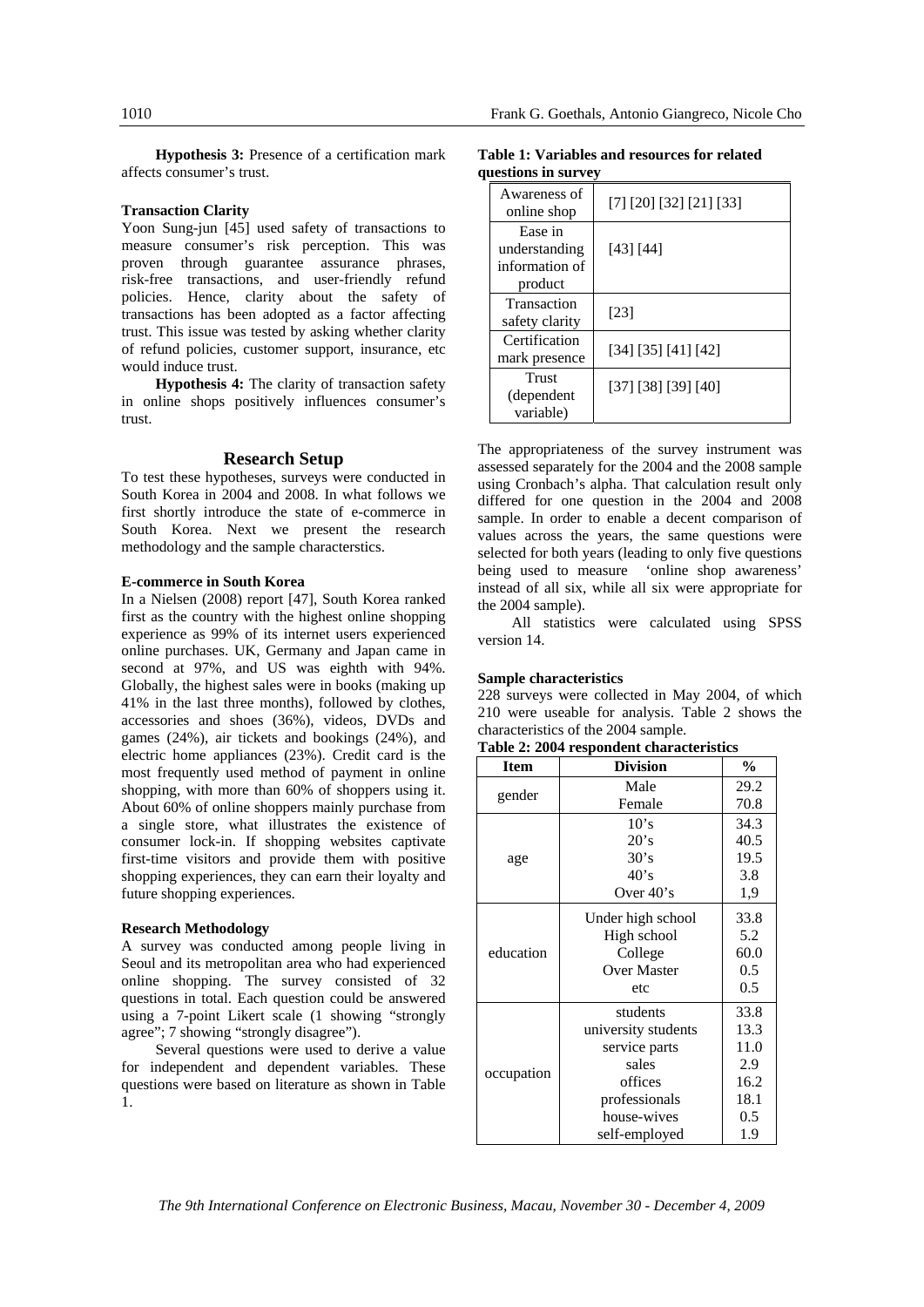In October 2008, 167 surveys were collected, of which 148 were usable. Summary statistics of the 2008 sample are shown in Table 3.

| <b>Item</b> | <b>Division</b>        | $\frac{0}{0}$ |
|-------------|------------------------|---------------|
|             | male                   | 31.0          |
| gender      | female                 | 69.0          |
|             | 10's                   | 4.1           |
|             | 20's                   | 16.9          |
| age         | 30's                   | 59.5          |
|             | 40's                   | 14.9          |
|             | Over $40's$            | 4.7           |
|             | under high school high | 4.7           |
| education   | school                 | 9.5           |
|             | college                | 70.9          |
|             | over master            | 10.1          |
|             | etc                    | 4.7           |
|             | students               | 4.7           |
|             | university students    | 15.5          |
|             | service parts          | 1.4           |
|             | sales                  | 8.1           |
| occupation  | offices                | 25.0          |
|             | professionals          | 3.4           |
|             | house-wives            | 2.7           |
|             | self-employed          | 6.1           |
|             | etc                    | 33.1          |

## **Table 3: 2008 respondent characteristics**

#### **Research Results**

A regression was run with trust as the dependent variable and five independent variables:

- (online shop) awareness ,
- infoquality (product information quality),
- markpres (certification mark presence)
- markknow (certification mark knowledge),
- transafety (transaction safety clarity).

Table 4 and Table 5 show the test results of the regression on the 2004 and 2008 data respectively.

| Table 4: Test results 2004 data $(R^2 = 0,248)$ |  |  |  |  |
|-------------------------------------------------|--|--|--|--|
|-------------------------------------------------|--|--|--|--|

|             | Beta  |       | p-value |
|-------------|-------|-------|---------|
| constant    | 1,771 | 7,170 | 0,000   |
| awareness   | 0,267 | 4,217 | 0,000   |
| infoquality | 0,214 | 2,699 | 0,008   |
| markpres    | 0,010 | 0,151 | 0,880   |
| transafety  | 0,185 | 2,332 | 0,021   |

| Table 5: Test results 2008 data $(R^2 = 0,228)$ |  |  |  |  |  |  |  |  |  |  |
|-------------------------------------------------|--|--|--|--|--|--|--|--|--|--|
|-------------------------------------------------|--|--|--|--|--|--|--|--|--|--|

|             | Beta     |          | p-value |
|-------------|----------|----------|---------|
| constant    | 1,619    | 5,215    | 0,000   |
| awareness   | 0,258    | 3.290    | 0,001   |
| infoquality | $-0,023$ | $-0,272$ | 0,786   |
| markpres    | 0,150    | 1,832    | 0,069   |
| transafety  | 0.281    | 3,170    | 0,002   |

# **Discussion**

The 2004 data show support for three hypotheses: the online shop awareness and the quality of the product information available on the website are positively related to the trust someone has in an online shop as well as clarity about the transaction  $(p \le 0.05)$ . The significance of awareness shows that it is important for online shops to be perceived generally as a well known brand with a good reputation. This reputation can be established through various media (like newspapers) and can be based on recommendations by previous purchasers. The significance of infoquality shows that companies that wanted to sell products on the Internet in 2004 looked more trustworthy if they had appropriate product information online that was easy to access.

Knowledge about and presence of certification marks did not seem to play a statistically significant role in establishing trust in 2004. Clearly, certification marks were not really required in 2004 for customers to trust some website. This reflects the fact that customers in the 'brick-and-mortar' world do not rely on certification marks to build trust either. All in all, people going online did not really seem to have adapted to the online environment. They still trust sellers that are well-known and that can show they know something about the product. The fact that customers look for shops that are well-known shows in the insignificance of certification marks. Customers do not need some third party to tell them some website can be trusted, there are shops they already know that sell the product they want online and that is sufficient. They do not really care about other shops, even if those seem to offer the same products at somewhat lower prices. This shows that well-known companies can turn their brand in real cash by getting big market shares and price premiums.

The findings are similar for the 2008 data although an interesting change can be noted. Online shop awareness is still statistically significantly related to trust ( $p \le 0.05$ ). Having a strong brand was thus still valuable in 2008. However, we notice an increase in the p-value for awareness. At the same time, we notice a big decrease in the p-value of certification mark presence. While it is still not possible to prove a statistically significant relationship between certification mark presence and the consumer's trust in online shops, the data seems to suggest that there is slowly growing an interest of customers to consider other suppliers than well-known brands. Risks of doing business with such companies are perceived as being bigger and variables related to certification marks and clarity about the presence seem to get lower p-values in the 2008 sample (but still remaining insignificant).

*The 9th International Conference on Electronic Business, Macau, November 30 - December 4, 2009*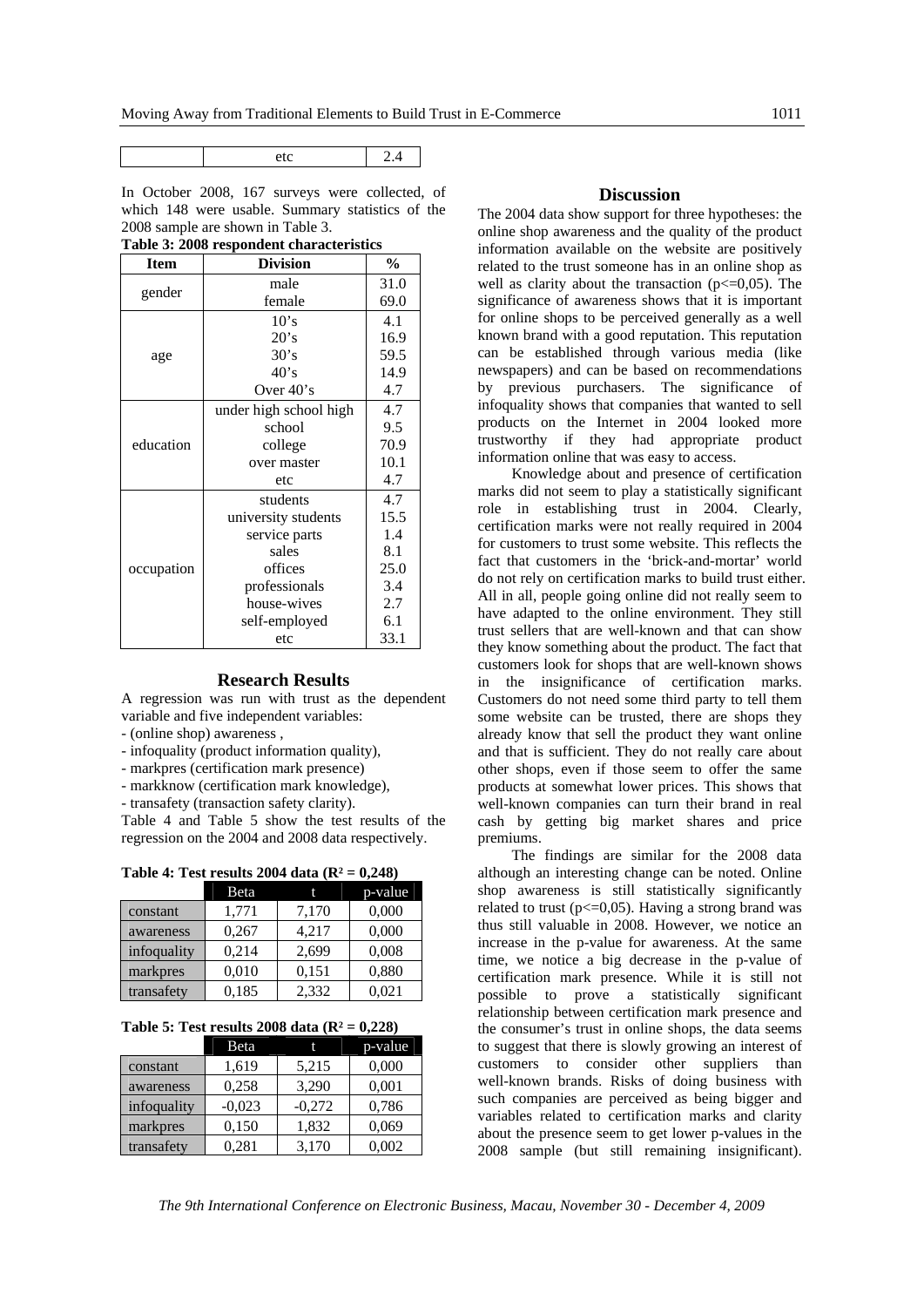Interestingly, while infoquality was statistically significant in 2004, it turned insignificant (p=0,786) in 2008. Customers seem to acknowledge the fact that it is very easy for swindlers to copy paste information from reliable web sites and that the people behind websites may know nothing about the products that are offered on their website. That is, on the Internet, getting product information is very easy for people who want to (act as if they want to) sell something. In the real world, a person that wants to (act as if he wants to) sell something must invest considerable time and effort in getting the product information into his mind.

# **Limitations and further Research**

Our research did investigate whether presence of product information entailed trust, but did not investigate whether absence of product information entailed distrust. While presence of product information does no longer seem to lead to trust anno 2008, it is possible that the absence of product information would lead to distrust. This is, however, not necessarily the case (as such an online shop may still be very capable of delivering the product) and thus needs to be investigated.

Our research was conducted in a single country. Important differences have been pointed out as regards uncertainty avoidance depending on the country and culture of individuals. Straub [25], for example, applies Hofstede's dimensions [48] to compare the diffusion of e-mail in Japan and in the United-Sates, and puts forward the significant role of uncertainty avoidance in the adoption process of communication media. More recently, Bartikowski, Fassot and Singh [26] extended the TAM model to integrate a dimension entitled "cultural adaptation". In a cross cultural empirical study, they identify the cultural aspect of consumers' acceptance of international websites. Their study is very useful from a practical point of view insofar as it enables marketing managers to adapt their e-commerce websites to the profile of international consumers. Other authors apply Davis' TAM model [27] to explain individual intentions to make purchases via the Internet and put forward the importance of risk aversion [28] [29]. Srite and Karahanna [30] identify "espoused national cultural values" as an important moderator of individual intention to use an information technology. South Korea scores 85 on Hofstede's Uncertainty Avoidance Index, which is rather high (especially compared to countries such as Singapore with a score of 8). This implies that South Korean people don't like uncertainty. This may be the reason that the data proved 'online shop awareness' to be of significant importance. People in South Korea, however, tend to minimize levels of uncertainty by implementing strict rules and policies. According to Hofstede [49], 'the ultimate goal of this

population is to control everything in order to eliminate or avoid the unexpected'. One could expect certification marks to fit in this scheme. However, uncertainty avoidance seems to be that deeply routed that certification marks currently are not sufficient to let consumers trust unknown online shops. Further research should investigate whether the same variables in our model are (in)significant in other countries. Further research could also investigate in what countries certification marks could be used to convey trust: while those marks are currently not valued in a risk averse country like South Korea, they may not be needed in countries with low uncertainty avoidance such as Singapore. It is quite possible that certification marks may become a success in some countries but not in others. Similarly, in some countries people may be more locked-in by existing suppliers than in other countries. At a higher level, this may have effects in terms of countries that do, or do not, get into globalization.

Clearly, it is important to continue the longitudinal study that was started in this paper to witness whether the evolution that slowly seems to be going on in South Korea (in terms of significance of certification marks and the like) is continuing.

# **Conclusions**

Previous research had pointed out that trust is increased by adding elements to websites that stress the real world existence of the company (such as physical addresses and phone numbers). The paper at hand shows that customers (in our South Korean sample) back in 2004 also tried to identify a good seller like in the real world: by investigating whether he seemed able to provide accurate product information (on his website). By 2008, when the second sample in our study was taken, the customers seemed to have started to more fully understand the specifics of e-commerce and that availability of accurate product information does not guarantee that the people behind the website really know the product they sell and can be trusted.

Customers were and are showing trust in online shops that are generally well known and have a good reputation from media like newspapers. Certification marks which reveal trustworthiness and which should allow consumers to do business with companies they do not really know, do not seem to induce trust at this point in time but there is a small sign that they might be able to do so in the future.

All in all, the 2004 South Korean customer seemed to do business on the Internet like in the real world. However, by 2008 he seemed to be slowly moving away from that traditional way of buying things on the Internet to an Internet-specific way where other elements are considered to decide whether an online shop can be trusted.

This paper opens up several avenues for further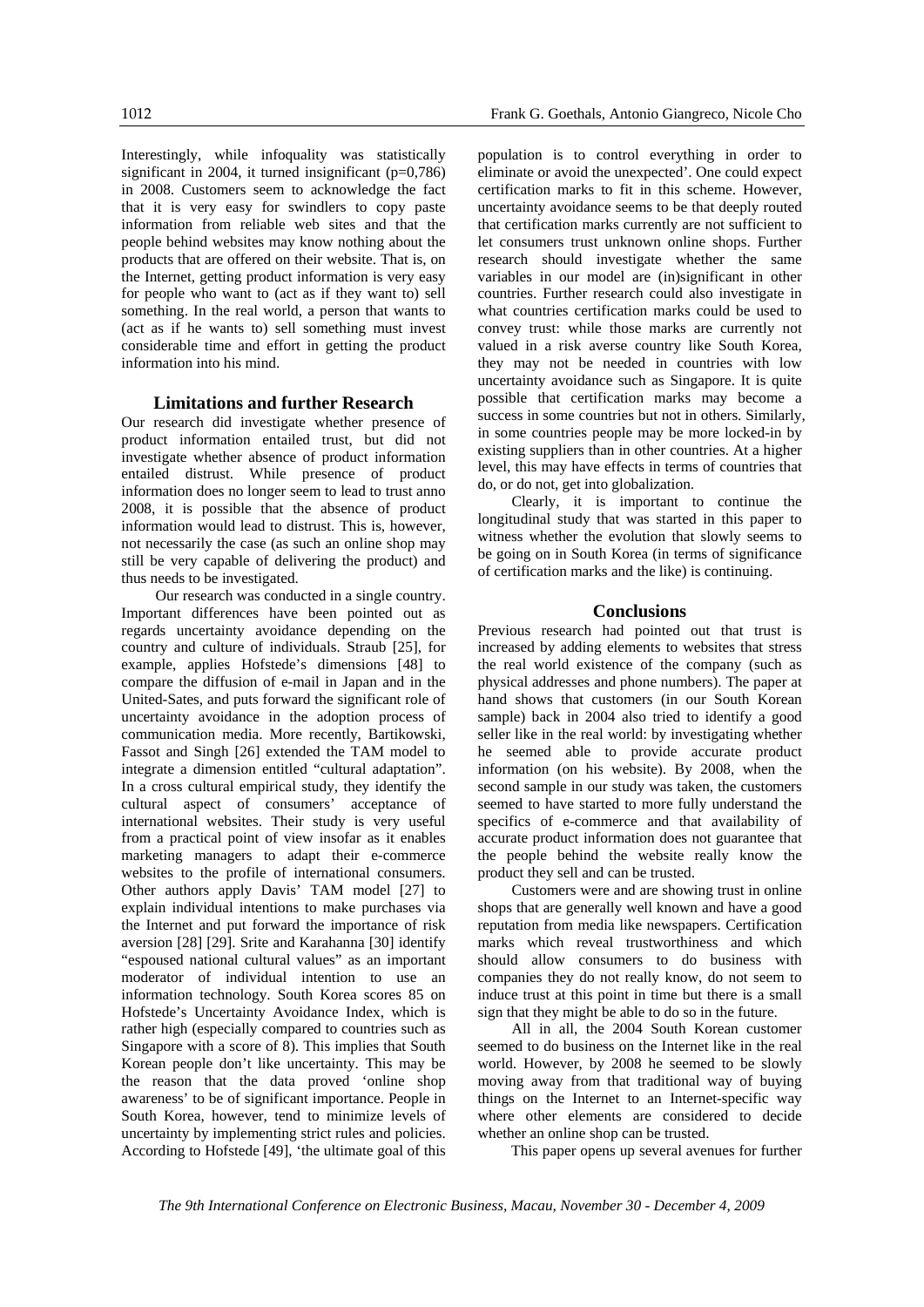research, especially concerning longitudinal, cross-cultural research on trust inducing elements.

#### **References**

- [1] Goethals F., Carugati A., Leclercq A., (2009). Differences in e-commerce behavior between neighboring countries, the case of France and Belgium, *Database for Advances in Information Systems*.
- [2] Hui, D.C.S. (2001). Barriers facing Hong Kong Internet Non-Shoppers - An Empirical Study. Available at SSRN: http://ssrn.com/abstract  $=287972$
- [3] Gefen, D."e-Commerce:The role of Failiarity and Trust," Omega, vol. 28, no. 6, 2000, pp. 725-737
- [4] Rotter J.B. Interpersonal trust, trustworthiness, and gullibility. American Psychologist  $(1980)$  35 $(1):1-7$
- [5] Granovetter M. (1985). "Economic action and social structure: the problem of embeddedness." American Journal of Sociology, 91,3:481-510.
- [6] Schurr, P.H. and J. L. Ozanne (1985). "Influences on Exchange Processes: Buyers' Preconceptions of a Seller's Trustworthiness and Bargaining Toughness," Journal of Consumer Research, 11, 4, 939-953.
- [7] Jarvenpaa, S.L. and N. Tractinsky (1999). "Consumer Trust in an Internet Store: a Cross Cultural Validation," Journal of Computer mediated Communication, 5, 2.
- [8] Lewis, J.D. and A.J. Weigert (1985). "Social Atomism, Holism and Trust," The Sociological Quarterly, 26, 4, 455-471.
- [9] Shapiro, D., Sheppard, B. and L. Charaskin (1992). "In Theory: Business on a Handshake," Negotiation Journal, 8, 4: 363-377.
- [10] Lewicki, R.J. and B.B. Bunker (1996). "Developing and Maintaining Trust in Work Relationships." In *Trust in Organizations: Frontiers of Theory and Research*, eds. R.M. Kramer and T.R. Tyler, 114–139. Thousand Oaks, CA: Sage Publications. [11] McAllister, D.J. (1995). "Affect- and
- Cognition-Based Trust as Foundations for Interpersonal Communication in Organizations," The Academy of Management Journal, 38, 1: 24-59.
- [12] Rousseau, D.M., Sitkin, S.B., Burt, R.S. and C. Camerer (1998). "Not So Different After All: A Cross Discipline View of Trust," Academy of Management Review, 23, 393-404.
- [13] Hoffman, D.L., Novak, T.P. and M. Peralta (1999). "Building Consumer Trust Online," Communications of the ACM, 42, 4: 80-85.
- [14] Palmer, J.W., Bailey, J.P. and S. Faraj (2000). "The Role of Intermediaries in the

Development of Trust on the WWW: The Use and Prominence of Trusted Third Parties and Privacy Statements," Journal of Computer-Mediated Communication, 5, 3.

- [15] Pavlou, P-A. (2003). "Consumer Acceptance of Electronic Commerce: Integrating Task and Risk with the Technology Acceptance Model", International Journal of Electronic Commerce, 7, 3, 101-134.
- [16] Van Slyke, C., Belanger, F. and C.L. Comunale (2004). "Gender Differences in Perceptions of<br>Web-Based Shopping," ACM SIGMIS Web-Based Shopping," ACM SIGMIS Database, 35, 2: 32-49.
- [17] Fogg, B. J., Marshall, J., Laraki, O., Osipovich, A., Varma, C., Fang, N., Jyoti, P., Rangnekar, A., Shon, J., Swani, P., and M. Treinen (2001) "What Makes Web Sites Credible? A Report on a Large Quantitative Study", *In Proceedings of CHI 2001 ACM Press*, pp. 61-68.
- [18] Tam K.Y. and S.Y. Ho (2005). "Web Personalization as a Persuasion Strategy: an Elaboration Likelihood Model Perspective," *Information Systems Research*, Vol. 16, 3: 271-291.
- [19] Singh, N., Zhao, H.X. and X.R. Hu (2003), "Cultural adaptation on the web: a study of American companies' domestic and Chinese web sites", Journal of Global Information Management, 11, 3: 63-81.
- [20] Cheskin Research (1999), "e-Commerce Trust Status", A Joint Reserch Project by Cheskin and studio Archetype/Sapient.
- [21] Doney, P.M and J.P. Cannon (1997). "An Examination of the Nature of Trust in Buyer-Seller Relationships", Journal of Marketing, 61, April: 35-51.
- [22] Jarvenpaa, S.L. and P.A. Todd (1997). "Is There a Future for Retailing on the Internet? In R.A. Peterson (eds.), Electronic Marketing and the Consumer (139-154). Thousand Oaks, CA: Sage.
- [23] Urban, G.I., Sultan, F. and W.J. Qualls (2000). "Placing Trust at the Centre of Your Internet Strategy," Sloan Management Review, 42, 1: 39-48.
- [24] Jae-Young Shim (2004). "Positive Research on the Effect of e-commerce Certification and Guarantee System on online Transactions," master's thesis for Yonsei University, 13-19.
- [25] Straub D.W. (1994). "The Effect of Culture on IT Diffusion: E-Mail & Fax in Japan and the U.S.," *Information Systems Research*, 5, 1: 23-47.
- [26] Bartikowski, B., Fassot, G. and N. Singh (2006). "L'acceptation des Sites Web à l'International: Une Etude Franco-Allemande*, Revue du Management Technologique*, France.